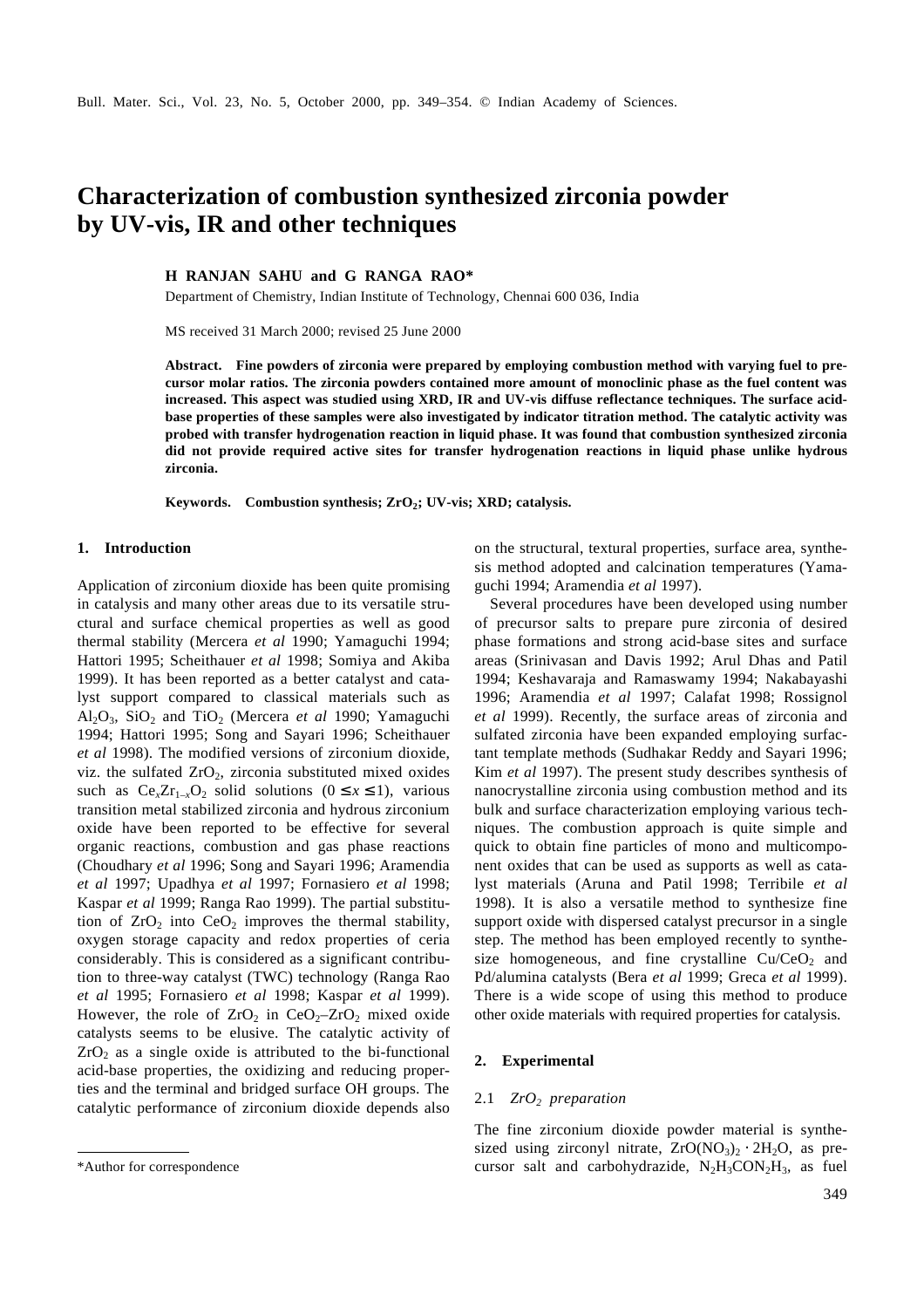(Arul Dhas and Patil 1994). Water of hydration of the precursor salt is determined using TG/DT analysis. Carbohydrazide is prepared by hydrazinolysis of diethylcarbonate as reported in the literature (Mohr *et al* 1953). In a typical batch preparation, 5⋅0 g of zirconyl nitrate and 1⋅75 g of carbohydrazide are dissolved in minimum amount of water and the mixture is kept in a furnace preheated to 350°C. The mixture instantaneously gets ignited producing a foamy material of homogeneous zirconium oxide, simultaneously releasing gaseous products. Several zirconium oxide samples are prepared by changing the molar ratio of zirconyl nitrate and carbohydrazide. The samples are coded according to the precursor to fuel molar ratio 1 : 1⋅00, 1 : 1⋅25, 1 : 1⋅75 and 1 : 2⋅25 as Zr-100, Zr-125, Zr-175 and Zr-225, respectively. Hydrous zirconium oxide is also prepared for comparison following the method (Aramendia *et al* 1997) and coded as HZr-500.

#### 2.2 *Characterization*

The zirconia samples have been characterized using powder XRD (Philips PW 1710 using  $M \circ K_{\alpha}$  radiation), UV-Diffuse reflectance (Varian 5E UV-vis-NIR spectrophotometer with  $BaSO<sub>4</sub>$  coated integration sphere) and IR (Shimadzu IR-470). We have calculated the crystallite size using the classical Scherrer formula

$$
D = \frac{Kl}{b \cos q}
$$

,

where *D* is the average crystallite size,  $K = 1$ ,  $I =$ 0⋅7093 Å for MoK*a*, *b* the peak width and *q* the peak angle. The Scherrer formula indicates that MoK*a* radiation is useful in obtaining diffraction pattern from smaller crystallites because of smaller wavelength and the diffraction occurring at lower angles. The line broadening is effectively reduced. For UV-vis measurements, a pellet of 0⋅1 g of zirconia is used to record UV-vis diffuse reflectance spectra in the wavelength region 200–2000 nm. PTFE has been used as reference material. The Schuster– Kubelka–Munk (SKM) function for scattering is expressed as

$$
F(R_\infty)=(1-R_\infty)^2/2R_\infty=K/S,
$$

where  $R_{\infty}$  is the reflectance of the infinitely thick solid sample, *K* and *S* are the absorption and scattering coefficients. The optical diffuse reflection spectra are presented here as  $F(R_\infty)$  vs wavelength of the light in the UV-vis region (Schoonheydt 1984). The IR spectra of zirconia are recorded using KBr pellets. Surface areas of powder samples have been measured using CE instruments Sorptomatic model 1990.

## 2.3 *Surface acidity and basicity determination*

The total surface acidity and basicity of all the zirconia samples have been determined by simple back-titration methods (Karuppannasamy 1980; Sugunan and Varghese 1998). A 0⋅025 M solution of trichloroacetic acid in dry benzene is used for estimation. The catalyst weighing 0⋅5 g is suspended in the acid solution for 24 h and the excess acid is titrated against *n*-butylamine using neutral red as an indicator. This gives the total surface acidity of the zirconia sample. Similarly, the catalyst sample is suspended in *n*-butylamine for 24 h and the excess base is estimated by titrating it against trichloroacetic acid to obtain the total surface basicity.

#### 2.4 *Catalytic activity test*

Transfer hydrogenation of cyclohexanone with isopropyl alcohol as the hydrogen donor is carried out to test the catalytic activity of the zirconia samples. This reaction is reported to be efficiently catalyzed by hydrous zirconium oxide (Shibagaki *et al* 1988). The solution containing 1⋅0 ml of cyclohexanone and 20 ml of isopropyl alcohol is refluxed at 80°C for 24 h after adding 0⋅10 g of zirconium oxide catalyst. The catalyst is separated and the product conversion is obtained by gas chromatographic analysis (NUCON 5890) employing 10% carbowax column.

## **3. Results**

#### 3.1 *XRD*

The combustion reaction between the redox mixture of carbohydrazide and zirconyl nitrate giving zirconium oxide can be written as follows:

$$
\mathbf{pZrO}(\text{NO}_3)_2 + \mathbf{qCH}_6\text{N}_4\text{O} + \mathbf{tO}_2 \rightarrow \mathbf{pZrO}_2(s) \n+ \mathbf{qCO}_2(g) + \mathbf{rH}_2\text{O}(g) + \mathbf{sN}_2(g),
$$
\n(1)

where **p** through **t** represents the stoichiometric numbers of reactants and products involved for each C/Z molar ratio (table 1). Figure 1 shows the powder X-ray diffraction pattern of zirconium oxide samples prepared by varying the fuel to precursor molar ratios as presented in table 1. When equimolar amounts are used. XRD result shows only the characteristic reflections for metastable tetragonal zirconia phase (figure 1a). As the amount of fuel is increased from Zr-100 to Zr-225, there is a gradual change in crystal structures from the metastable tetragonal  $ZrO<sub>2</sub>$  (mt) to the stable monoclinic (m) phase (figure 1). The corresponding percentage increase in monoclinic phase is summarized in table 1. The amount of monoclinic phase present in the zirconia is estimated following the method using the expression (Calafat 1998),

$$
\%M_{\text{monoclinic}} = \frac{\sum M_{\text{monoclinic}} \times 100}{T_{\text{tetragonal}} + \sum M_{\text{monoclinic}}},
$$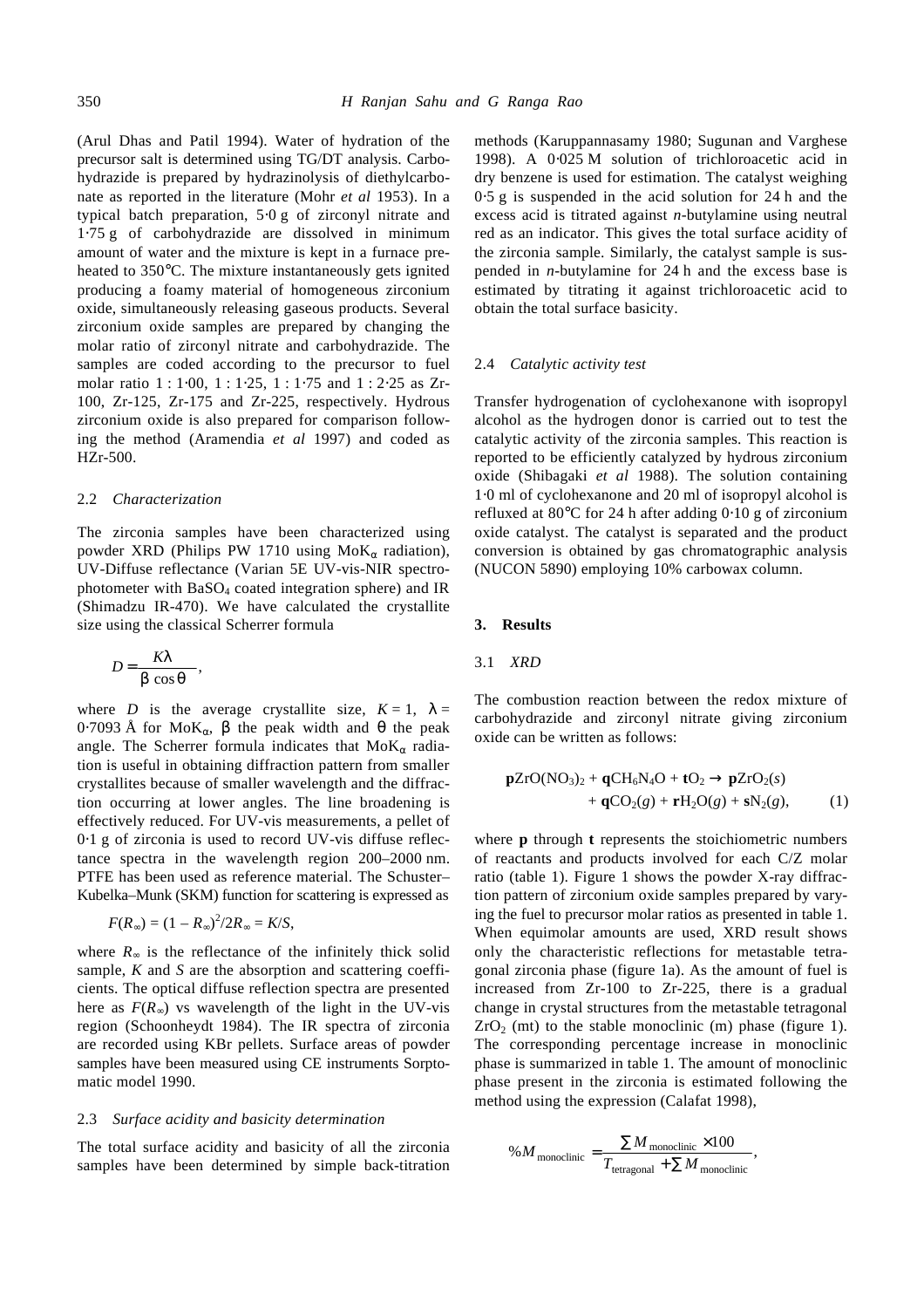| Sample   | $C/Z^8$ | Reaction stoichiometry |   |    |    |          | $\Delta H_{\rm r}^0$ | $T_{\rm ad}$ (°C)         |            |          |                             |
|----------|---------|------------------------|---|----|----|----------|----------------------|---------------------------|------------|----------|-----------------------------|
|          |         |                        |   |    | S  |          | (STP)<br>(Kcal/mol)  | Experimental <sup>†</sup> | Calculated | Phase    | $\frac{0}{0}$<br>Monoclinic |
| $Zr-100$ | 1.00    | 4                      | 4 | 20 | 12 | $2*$     | $-789.5$             |                           | 1072.6     | mt       |                             |
| $Zr-125$ | 1.25    | 4                      |   | 23 | 14 | $\Omega$ | $-1064.5$            | $1100 \pm 100$            | 1316.9     | $mt + m$ | 58                          |
| $Zr-175$ | 1.75    |                        |   | 29 | 18 | 4        | $-1614.6$            | $\overline{\phantom{m}}$  | 1612.5     | $mt + m$ | 76                          |
| $Zr-225$ | 2.25    | 4                      |   | 35 | 22 | 8        | $-2164-7$            | $1400 \pm 100$            | 1807.0     | $mt + m$ | 85                          |

**Table 1.** Reaction parameters and phases formed in the combustion synthesis of zirconia.

∗Oxygen released during combustion; † From Arul Dhas and Patil (1994);

 $m = monoclinic$ ;  $mt = metastable tetragonal$ ;

 ${}^{\$}C/Z =$  carbohydrazide/zirconyl nitrate mole ratio.



Figure 1. X-ray diffraction pattern for combustion synthesized zirconium oxides using various precursor to fuel mole ratios: a. 1 : 1⋅00, b. 1 : 1⋅25, c. 1 : 1⋅75 and d. 1 : 2⋅25.

where  $\Sigma M_{\text{monoclinic}}$  is the sum of the areas under the diffraction peaks from the  $(111)$  and  $(111)$  planes of the monoclinic phase and  $T_{\text{tetragonal}}$  stands for the area under (111) plane of tetragonal phase. These areas have been obtained using Gaussian curve fitting.

The surface areas and crystallite sizes of zirconia powders prepared using combustion synthesis are summarized in table 2. The powders contain nanostructured crystallites of size in the range 5–15 nm. The crystallite size of monoclinic phase increases while that of the tetragonal phase decreases when fuel ratio is increased. This indicates that the monoclinic crystallites grow at the expense of tetra-

**Table 2.** Surface area and crystallite size data for combustion synthesized zirconia powders.

|                      |              | Surface           | Crystallite size (Å)          |                               |  |
|----------------------|--------------|-------------------|-------------------------------|-------------------------------|--|
| Sample               | $C/Z^8$      | area<br>$(m^2/g)$ | $(111)$ <sub>tetragonal</sub> | $(111)$ <sub>monoclinic</sub> |  |
| $Zr-100$             |              | 15                | 54.18                         |                               |  |
| $Zr-125$<br>$Zr-175$ | 1.25<br>1.75 | 11<br>23          | 149.00<br>76.02               | 80.99<br>88.34                |  |
| $Zr-225$             | 2.25         | 22.               | 62.71                         | 105.98                        |  |

 ${}^{\$}C/Z =$  carbohydrazide/zirconyl nitrate mole ratio.

gonal crystallites as a function of fuel ratio. It is also observed that the overall surface area of the powder samples increased moderately with fuel content.

## 3.2 *IR and UV-vis diffuse reflectance*

The IR spectra of all zirconia samples prepared by the combustion method are presented in figure 2. The IR spectra of zirconia samples essentially show the various stretching frequencies at 445 cm<sup>-1</sup> and 410 cm<sup>-1</sup> (doublet),  $500 \text{ cm}^{-1}$ ,  $572 \text{ cm}^{-1}$ ,  $740 \text{ cm}^{-1}$ ,  $1104 \text{ cm}^{-1}$  and  $1187 \text{ cm}^{-1}$ respectively as reported earlier (Powers and Gray 1973). The features particularly at 740 cm<sup>-1</sup> and 500 cm<sup>-1</sup>, due to  $Zr-O<sub>2</sub>$ – $Zr$  asymmetric and  $Zr-O$  stretching modes respectively, confirm the formation of  $ZrO<sub>2</sub>$  phases. There is a strong additional feature observed around 1380  $cm^{-1}$  when the fuel content is relatively less. This feature almost disappears as the fuel content is increased. This may be due to carbonate related signature (Trovarelli 1996). The broad feature around  $1632 \text{ cm}^{-1}$  seems to occur due to adsorbed water deformation mode.

Zirconium oxide is a direct band gap insulator with two direct band–to–band transitions at 5⋅2 and 5⋅79 eV (238 and 214 nm respectively) (Emeline *et al* 1998; Scheithauer *et al* 1998). The onset of the linear increase in the diffuse reflectance spectrum is taken as a measure of the forbidden gap that occurs at around 240 nm (5⋅17 eV). This is a characteristic of the edge position of the bulk tetragonal zirconia phase (Scheithauer *et al* 1998). The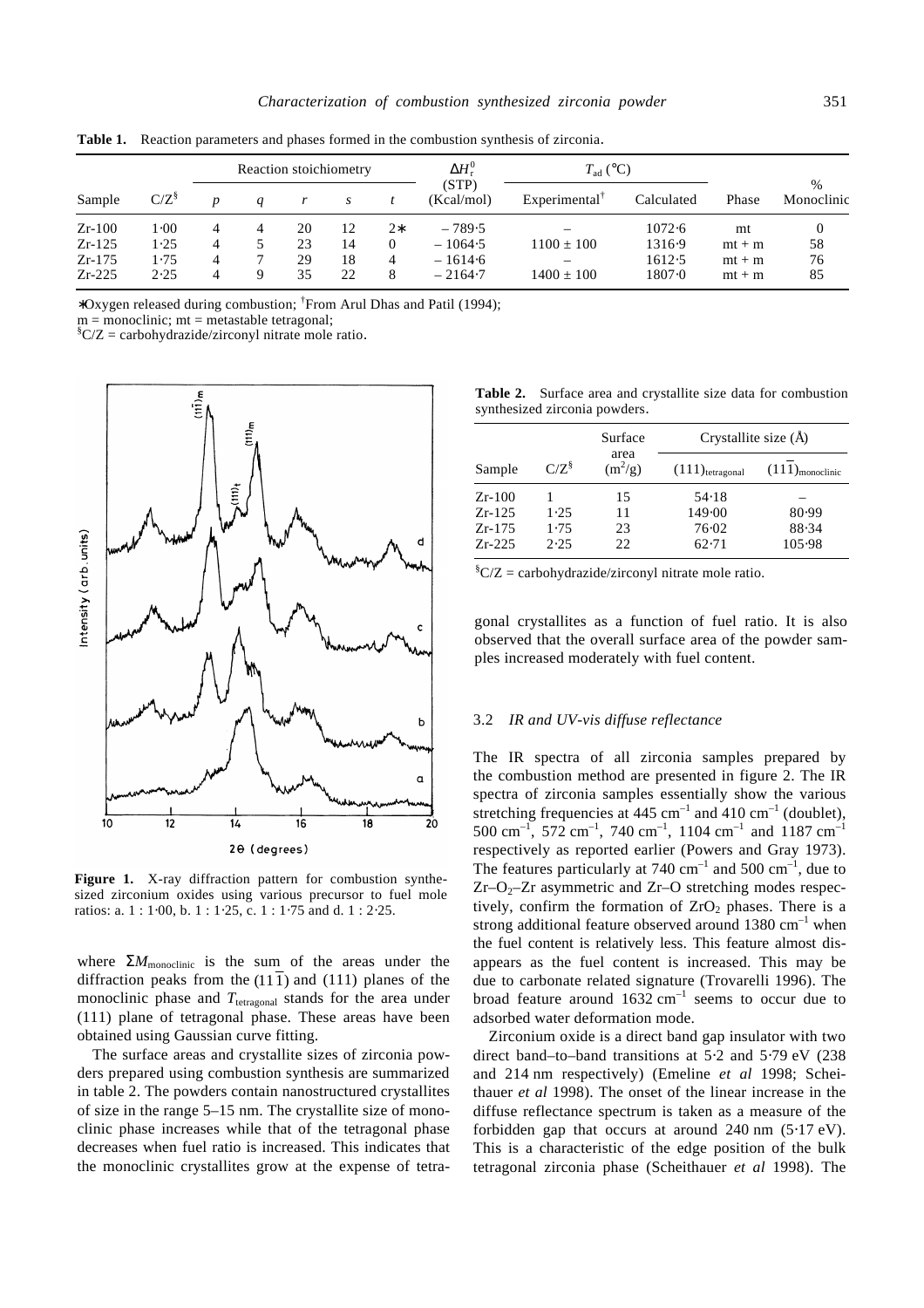typical diffuse reflectance spectrum for one of the catalysts (Zr-225) is shown in figure 3. A broad reflectance maximum  $F(R_{\infty})_{\text{max}}$  seems to occur around 214 nm which can be recognized as the interband transition in the monoclinic zirconium oxide (Aita and Kin 1990). The variation in the  $F(R_{\infty})_{\text{max}}$  at this position against the percentage composition of the monoclinic phase in various samples is given in table 3. It shows an interesting correlation that the  $F(R_{\infty})_{\text{max}}$  decreases as the percentage composition of the monoclinic phase increases.

#### 3.3 *Indicator titration for surface acidity–basicity*

The results of the indicator acid/base titration are compiled in table 4. We have also included the results of hydrous zirconia (HZr-500) in the table. The data shows that the hydrous zirconia has maximum number of acidic as well as basic sites as compared to the combustion synthesized zirconia samples. By and large, the zirconia samples show higher number of acidic sites than the basic sites.

## 3.4 *Catalytic activity*

The catalytic activity of all catalysts towards transfer hydrogenation of ketone revealed that only hydrous zirconia (HZr-500) is active enough to carry out a total conver-

**Table 3.** Correlation between the  $F(R_{\infty})_{\text{max}}$  and percentage monoclinic phase of various zirconia samples.

| Sample    | $F(R_\infty)_{\max}$ | Phase     | % Monoclinic |
|-----------|----------------------|-----------|--------------|
| $HZr-500$ | 0.5                  | Amorphous |              |
| $Zr-100$  | 3.5                  | mt        |              |
| $Zr-125$  | 2.5                  | $mt + m$  | 58           |
| $Zr-175$  | 1.5                  | $mt + m$  | 76           |
| $Zr-225$  | 1.5                  | $mt + m$  | 86           |

 $m = monoclinic$ ;  $mt = metastable tetragonal$ 



**Figure 2.** IR spectra of combustion synthesized zirconium oxides as mentioned in figure 1.

sion of the cyclohexanone to cyclohexanol where zirconia prepared by combustion method showed no activity. The reason why hydrous zirconia is catalytically active is still not clear (Hattori 1995). The present study indicates that the presence of relatively large number of acid sites could be responsible for hydrous zirconia to be active over combustion synthesized zirconia. There is also a clear indication that combustion synthesis destroys the active sites rendering it to be inactive for transfer hydrogenation reactions in liquid phase.

#### **4. Discussion**

Zirconia exists in tetragonal  $(b-ZrO<sub>2</sub>)$ , monoclinic  $(a-z)$  $ZrO<sub>2</sub>$ ) and cubic ( $ZrO<sub>2</sub>$ ) phases. Among all these phases, monoclinic is more stable at ambient temperatures whereas tetragonal and cubic phases are stable at much

**Table 4.** Total acidity and basicity parameters estimated from titration method for zirconia sample.

| Sample    | Acidity ( $mmol/g$ )<br>$n$ -butylamine<br>titration | Basicity (mmol/g)<br>Trichloroacetic<br>acid titration |
|-----------|------------------------------------------------------|--------------------------------------------------------|
| $HZr-500$ | 1.160                                                | 0.3560                                                 |
| $Zr-100$  | 0.410                                                | 0.1375                                                 |
| $Zr-125$  | 0.470                                                | 0.2625                                                 |
| $Zr-175$  | 0.110                                                | 0.0125                                                 |
| $Zr-225$  | 0.446                                                | 0.0750                                                 |



**Figure 3.** Typical UV-vis diffuse reflectance spectrum for Zr-225 sample.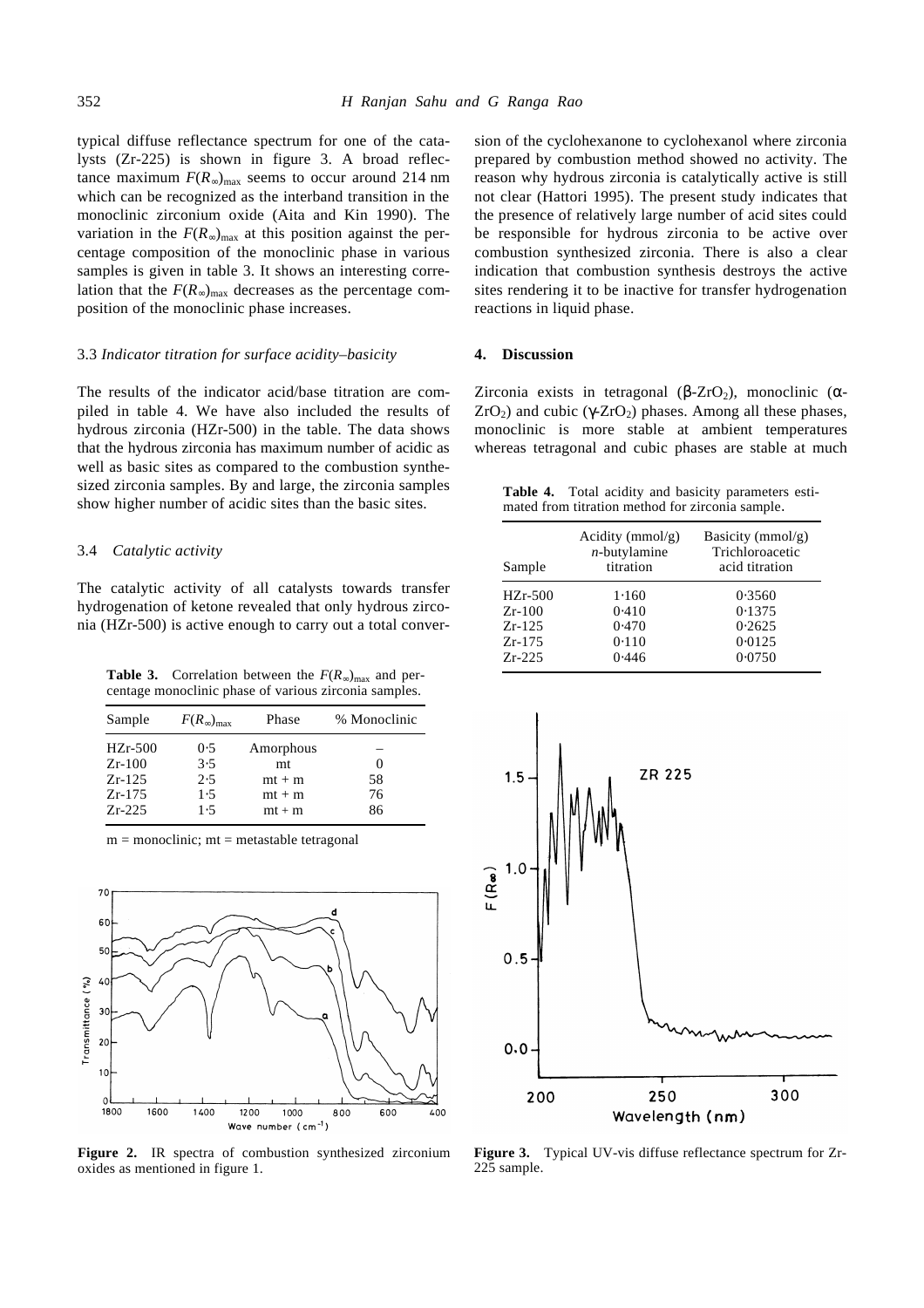higher temperatures (Yamaguchi 1994; Emeline *et al* 1998). It also exists in metastable tetragonal phase up to about 650°C. It is believed that the metastable tetragonal phase is stabilized due to impurities and crystallite size. However, the gradual phase change from metastable tetragonal to monoclinic (mt  $\rightarrow$  m) has been observed in this study as well as previously by Arul Dhas and Patil (1994). This transition has been ascribed to higher flame temperatures resulting from the presence of excess of fuel in the reaction mixture. High temperatures are usually generated during the decomposition of  $CH_6N_4O$  fuel which is an exothermic process  $(\Delta H_f = +31.79 \text{ kJ/mol})$ . Flame temperature of the order of  $1400 \pm 100^{\circ}$ C has been measured by radiation pyrometer and this temperature seems to be sufficiently high to influence the above phase transition in zirconia. Since these combustion reactions occur in shorter duration at higher temperatures, the dissipation of heat produced during combustion process would be negligible. In such a thermally isolated system, the temperature to which the product is raised can be considered as an adiabatic temperature,  $T<sub>ad</sub>$  (Holt and Munir 1986). The enthalpy of the reaction can be expressed as

$$
\Delta H_{298}^{0} = \int_{298}^{T_{\text{ad}}} C_{\text{p}} \text{ (product) d}T,
$$
 (2)

where  $\Delta H_{298}^0$  is the enthalpy of reaction at 298 K,  $C_p$ (product) the heat capacity of the product and  $T<sub>ad</sub>$  the adiabatic temperature to which the reaction is raised. The calculated enthalpies for combustion reactions of various stoichiometries producing different phases of zirconia are summarized in table 1. The adiabatic temperatures  $(T_{ad})$ are calculated using (2) by substituting appropriate enthalpies of reactions and heat capacities of products (West and Astle 1980). The variation of heat capacity with temperature is also considered in the calculation and the results are given in table 1 in comparison with experimental values. They are in good agreement with each other.

It is clear from the data in table 1 that the reaction enthalpies increase rapidly with fuel content in the mixture and the excess heat generated raises the adiabatic temperature as high as 1500°C. At higher temperatures, the formation of homogeneous monoclinic phase is more favoured. Also the intensity of the vibrational feature at 740 cm<sup>-1</sup> (Zr-O<sub>2</sub>-Zr asymmetric mode) appears to become more prominent as the monoclinic content increases in the combustion product. However there has been no direct correlation of this mode to the monoclinic zirconia phase (Powers and Gray 1973). It is evident from UV-vis and XRD data in table 3 that there is an inverse correlation between  $F(R_{\infty})_{\text{max}}$  at 214 nm and the percentage monoclinic phase in the final product. The crystallite size analysis in table 2 is also quite interesting. The average sizes of the crystallites reported here are significantly less than the values reported earlier on relatively low surface area samples (Arul Dhas and Patil 1994). The comparison of crystallite size values of monoclinic and tetragonal phases also indicates that there is a gradual growth of monoclinic phase. These observations once again corroborate the formation of monoclinic phase in fuel rich combustion environment.

The surface acid-base properties are inherent and characteristic of many oxide materials that are important in adsorption and surface catalytic reactions. A large body of information exists in the literature concerning the surface acidity and basicity of various oxides and their quantitative determination using titration and adsorption methods. Zirconia is a unique case exhibiting both acidic and basic sites on the surface. Previous studies show that these sites on micro-crystalline zirconia prepared by wet methods are affected by the surface area and calcination temperatures (Nakabayashi 1996; Aramendia *et al* 1997). We have estimated the acid-base site distribution of our samples employing indicator titration method. The results in table 4 show that the hydrous zirconia (HZr-500) sample has the same order of acid-base site distribution as reported elsewhere (Nakabayashi 1996). However, combustion synthesized samples show quite low acid-base site distributions. This is understandable from the fact that the nano-crystals of zirconia formed at high temperatures tend to be highly crystalline in nature and defect free. The defects and lattice imperfection sites on the crystallite surface are known to contribute to acid-base and redox properties of oxides (Ranga Rao 1999). This is also a plausible reason for the inactivity of zirconia samples towards conversion of the cyclohexanone to cyclohexanol as mentioned above. Therefore the zirconia samples prepared by combustion method can be used as good inert supports. However, if they were to be used as catalyst materials in the liquid phase reactions, the activity of the zirconia fine powders needs to be regenerated suitably using acid-base treatments. Work in this direction is in progress. However, preliminary results indicate that combustion synthesized zirconia powder as such shows significant activity for cyclohexanone to cyclohexanol conversions under vapour phase conditions at 300°C.

## **5. Conclusions**

The following conclusions can be drawn from this study. Zirconia phase change can be achieved by changing the fuel content in the combustion mixture. Monoclinic phase formation is highly favoured at higher fuel content. A combined use of XRD, IR and UV-vis diffuse reflectance techniques conforms the formation of monoclinic phases. The surface acid-base sites are found to be an order of magnitude less compared to hydrous zirconia rendering combustion synthesized zirconia to be inactive for transfer hydrogenation reactions in liquid phase. However, this material seems to show catalytic activity for the same reaction under vapour phase conditions.